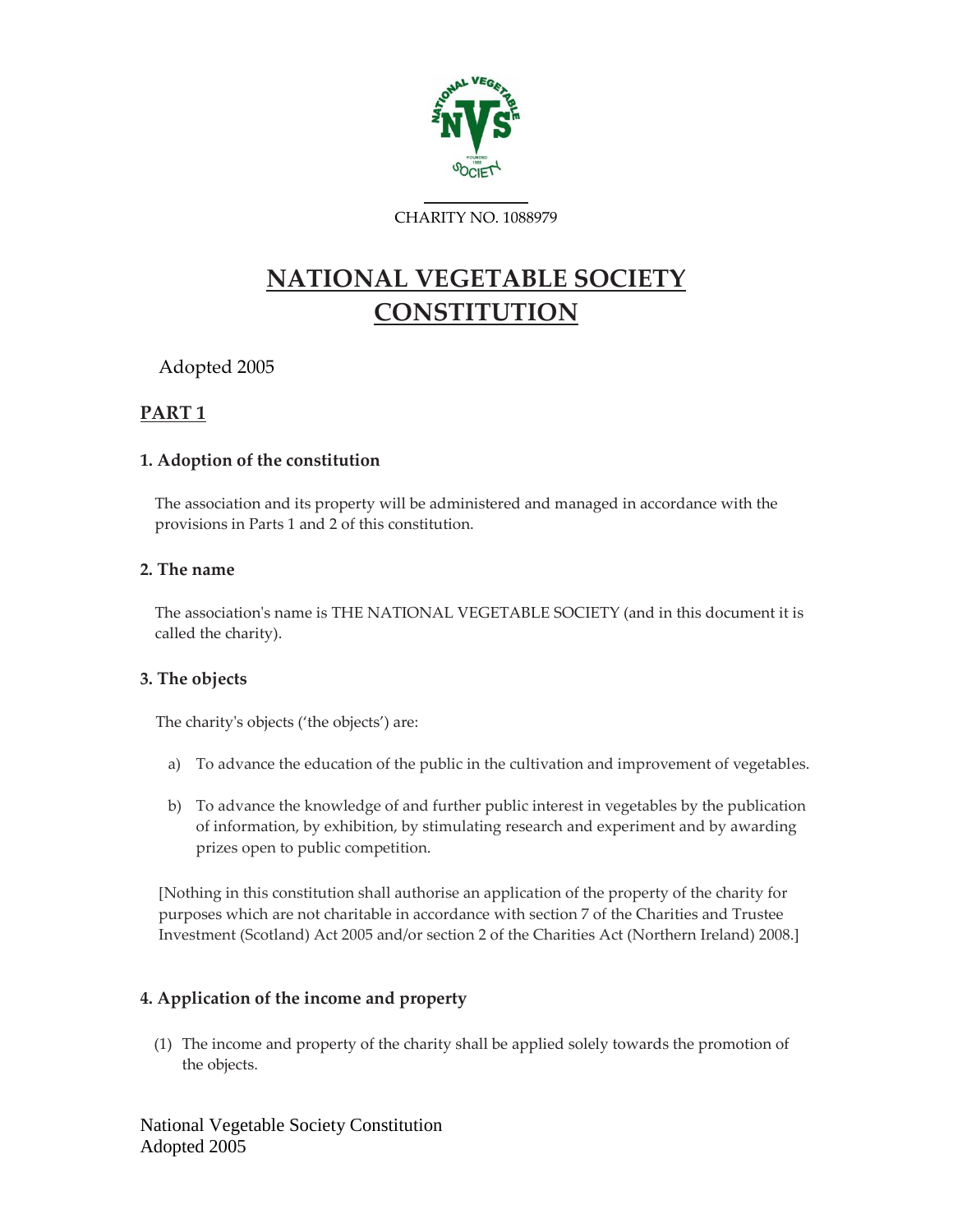- (a) A charity trustee is entitled to be reimbursed from the property of the charity or may pay out of such property reasonable expenses properly incurred by him or her when acting on behalf of the charity.
- (b) A charity trustee may benefit from trustee indemnity insurance cover purchased at the charity's expense in accordance with, and subject to the conditions in, section 73F of the Charities Act 1993.
- (2) None of the income or property of the Charity may be paid or transferred directly or indirectly by way of dividend bonus or otherwise by way of profit to any member of the Charity. This does not prevent a member who is not also a Trustee from receiving:
	- (a) a benefit from the charity in the capacity of a beneficiary of the charity;
	- (b) reasonable and proper remuneration for any goods or services supplied to the charity.

#### **5. Benefits and payments to charity trustees and connected persons**

#### **(1) General Provisions**

No charity trustee or connected person may:

- (a) buy or receive any goods or services from the charity on terms preferential to those applicable to members of the public;
- (b) sell goods, services or any interest in land to the charity;
- (c) be employed, by or receive, any remuneration from the charity;
- (d) receive any other financial benefit from the charity;

unless the payment is permitted by sub-clause (2) of this clause, or authorized by the court or the Charity Commission ('the Commission'). In this clause, a 'financial benefit' means a benefit, direct or indirect, which is either money or has a monetary value.

#### **(2) Scope and powers permitting trustees' or connected persons' benefits**

- (a) A charity trustee or connected person may receive a benefit from the charity in the capacity of a beneficiary of the charity provided that a majority of the trustees do not benefit in this way.
- (b) A charity trustee or connected person may enter into a contract for the supply of services, or of goods that are supplied in connection with the provision of services, to the charity where that is permitted in accordance with, and subject to the conditions in, section 73A to 73C of the Charities Act 1993.
- (c) Subject to sub-clause (3) of this clause a charity trustee or connected person may provide the charity with goods that are not supplied in connection with services provided to the charity by the charity trustee or connected person.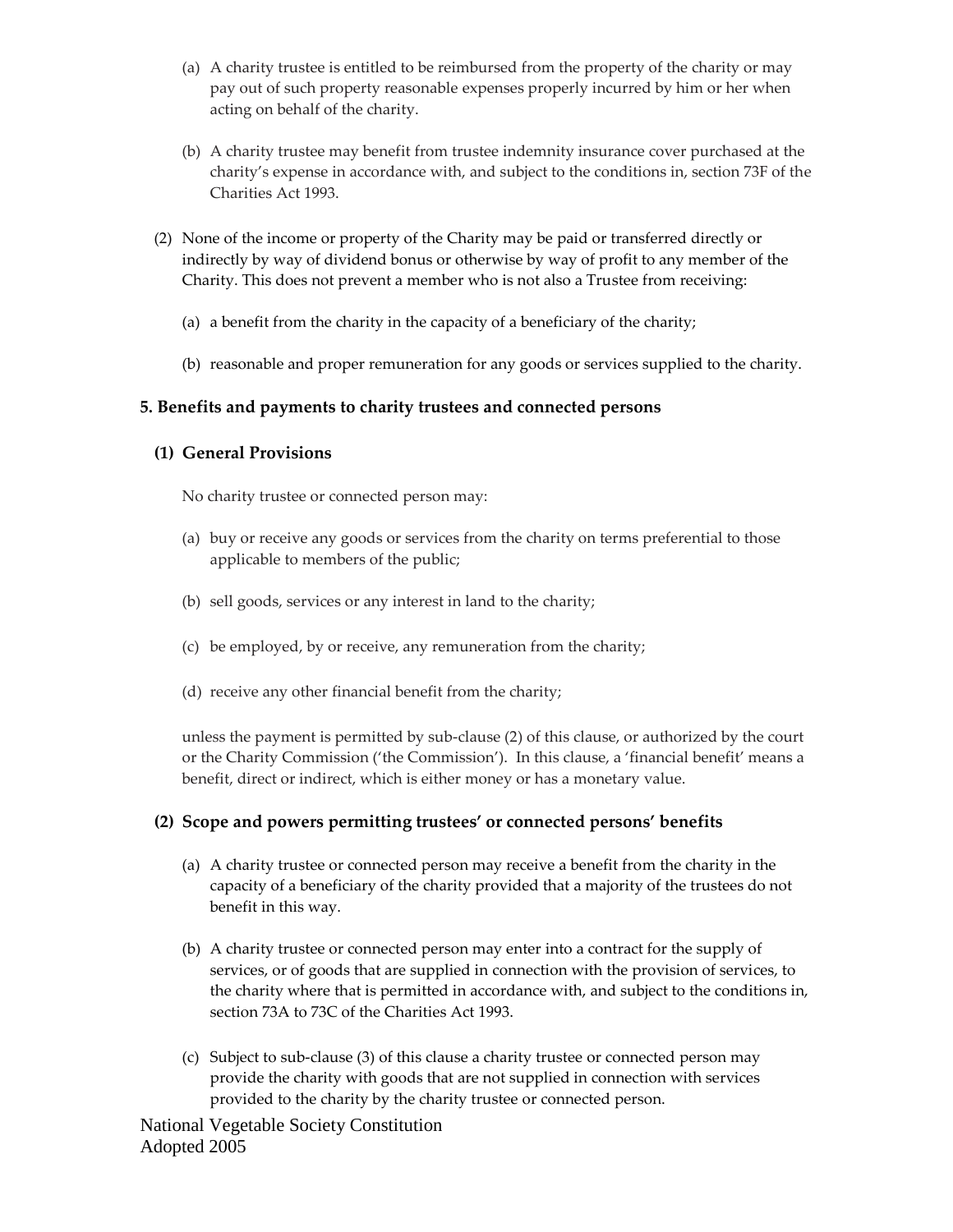- (d) A charity trustee or connected person may receive interest on money lent to the charity at a reasonable and proper rate which must be not more than the Bank of England bank rate (also known as the base rate).
- (e) A charity trustee or connected person may receive rent for premises let by the trustee or connected person to the charity. The amount of the rent and the other terms of the lease must be reasonable and proper. The charity trustee concerned must withdraw from any meeting at which such a proposal or the rent or other terms of the lease are under discussion.
- (f) A charity trustee or connected person may take part in the normal trading and fundraising activities of the charity on the same terms as members of the public.

## **(3) Payment for supply of goods only – controls**

The charity and its charity trustee s may only rely upon the authority provided by subclause 2(c) of this clause if each of the following conditions is satisfied:

- (a) The amount or maximum amount of the payment for the goods is set out in an agreement in writing between the charity and the charity trustee or connected person supplying the goods ('the supplier') under which the supplier is to supply the goods in question to or on behalf of the charity.
- (b) The amount or maximum amount of the payment for the goods does not exceed what is reasonable in the circumstances for the supply of the goods in question.
- (c) The other charity trustees are satisfied that it is in the best interests of the charity to contract with the supplier rather than with someone who is not a charity trustee or connected person. In reaching that decision the charity trustees must balance the advantage of contracting with a charity trustee or connected person against the disadvantages of doing so.
- (d) The supplier is absent from the part of any meeting at which there is discussion of the proposal to enter into a contract or arrangement with him or her or it with regard to the supply of goods to the charity.
- (e) The supplier does not vote on any such matter and is not to be counted when calculating whether a quorum of charity trustees is present at the meeting.
- (f) The reason for their decision is recorded by the charity trustees in the minute book.
- (g) A majority of the charity trustees then in office are not in receipt of remuneration or payments authorised by clause 5.
- (4) In sub-clauses (2) and (3) of this clause:
	- (a) 'the charity' includes any company in which the charity: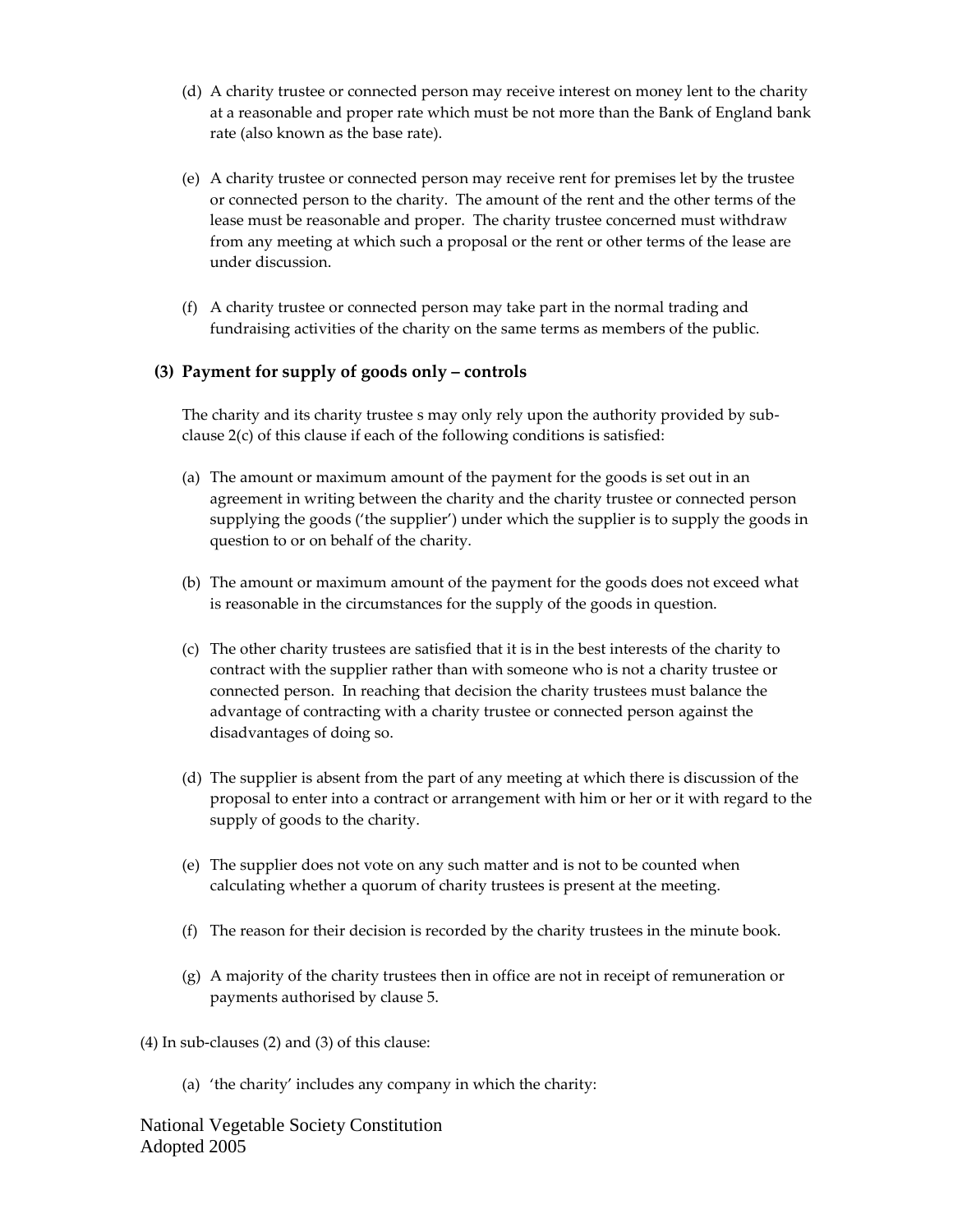- I. Holds more than 50% of the shares; or
- II. Controls more than 50% of the voting rights attached to the shares; or
- III. Has the right to appoint one or more trustees to the board of the company.
- (b) 'connected person' includes any person within the definition set out in clause 34 (Interpretation).

#### **6. Dissolution.**

- (1) If the members resolve to dissolve the Charity the Trustees will remain in office as charity trustees and be responsible for winding up the affairs of the Charity in accordance with this clause.
- (2) The Trustees must collect in all the assets of the charity and must pay or make provision for all the liabilities of the charity.
- (3) The Trustees must apply any remaining property or money:
	- (a) directly for the objects;
	- (b) by transfer to any charity or charities for purposes the same as or similar to the Charity;
	- (c) in such other manner as the Charity Commissioners for England and Wales ("the Commission") may approve in writing in advance.
- (4) The members may pass a resolution before or at the same time as the resolution to dissolve the charity specifying the manner in which the Trustees are to apply the remaining property or assets of the charity and the trustees must comply with the resolution if it is consistent with paragraphs (a) - (c) inclusive in sub-clause (3) above.
- (5) In no circumstances shall the net assets of the Charity be paid to or distributed among the members of the Charity (except to a member that is itself a charity).
- (6) The Trustees must notify the Commission promptly that the charity has been dissolved. If the Trustees are obliged to send the charity's accounts to the Commission for the accounting period which ended before its dissolution, they must send to the Commission the charity's final accounts.

## **7. Amendment of the Constitution**

- (1) The charity may amend any provision contained in Part 1 of this constitution provided that:
	- (a) no amendment may be made that would have the effect of making the Charity cease to be a charity at law;
	- (b) no amendment may be made to alter the objects if the change would undermine or work against the previous objects of the charity;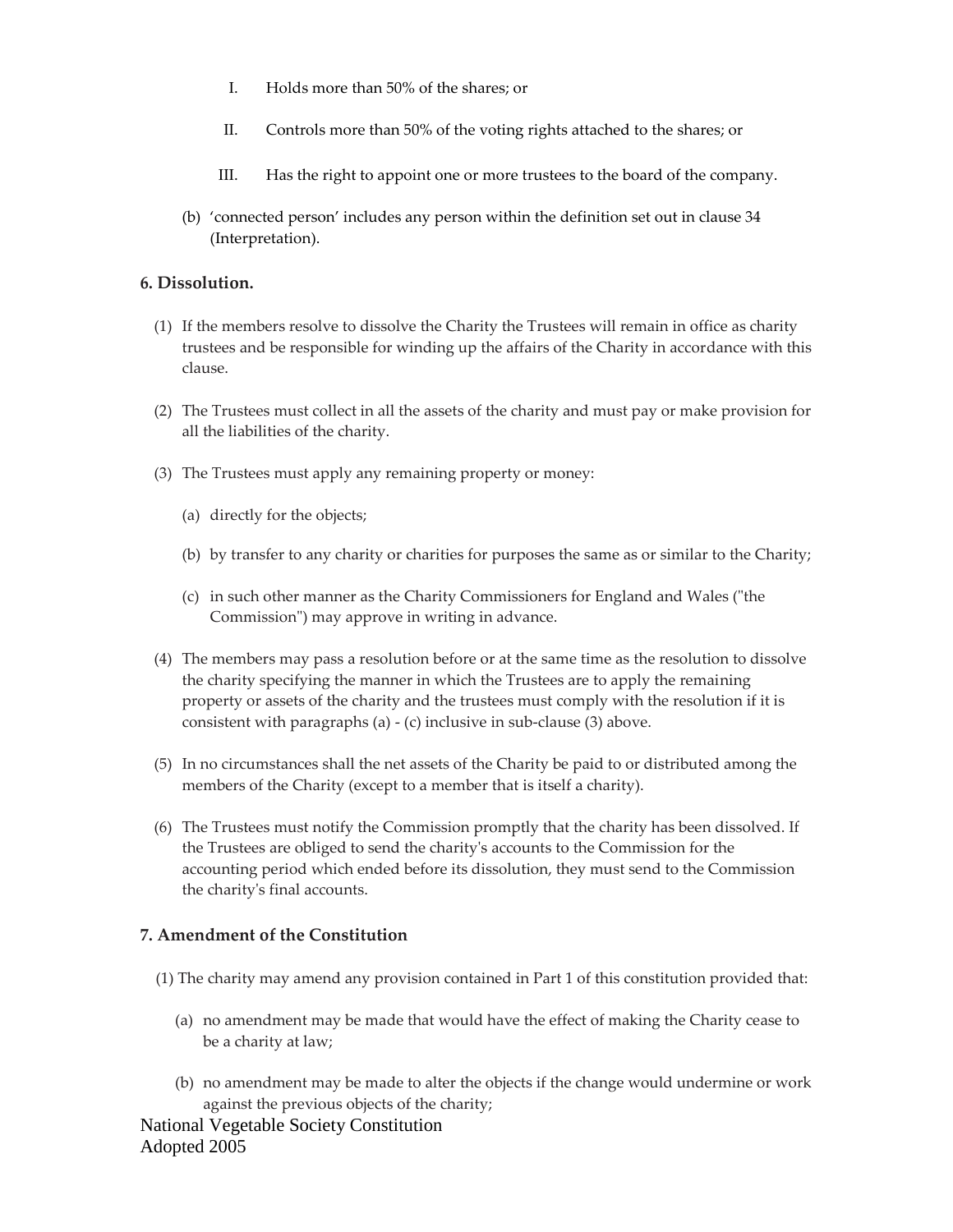- (c) no amendment may be made to clauses 4 or 5 without the prior written consent of the Commission;
- (d) any resolution to amend a provision of Part 1 of this constitution is passed by not less than two thirds of the members present and voting at a general meeting.

(2) Any provision contained in Part 2 of this constitution may be amended, provided that any such amendment is made by resolution passed by a simple majority of the members present and voting at a general meeting.

(3) A copy of any resolution amending this constitution must be sent to the Commission within twenty one days of it being passed.

# **PART 2**

## **8. Membership.**

(1) Membership is open to individuals or organisations who are approved by the trustees.

#### (2)

- (a) The trustees may only refuse an application for membership if, acting reasonably and properly, they consider it to be in the best interests of the charity to refuse the application.
- (b) The trustees must inform the applicant in writing of the reasons for the refusal within twenty-one days of the decision.
- (c) The trustees must consider any written representations the applicant may make about the decision. The Trustees' decision following any written representations must be notified to the applicant in writing but shall be final.
- (3) Membership is not transferable to anyone else.
- (4) The Trustees must keep a register of names and addresses of the members.

#### **9. Termination of Membership.**

Membership is terminated if:

- (1) the member dies or, if it is an organisation, ceases to exist;
- (2) the member resigns by written notice to the charity unless, after the resignation, there would be less than two members;
- (3) any sum due from the member to the Charity is not paid in full within sixty days of it falling due;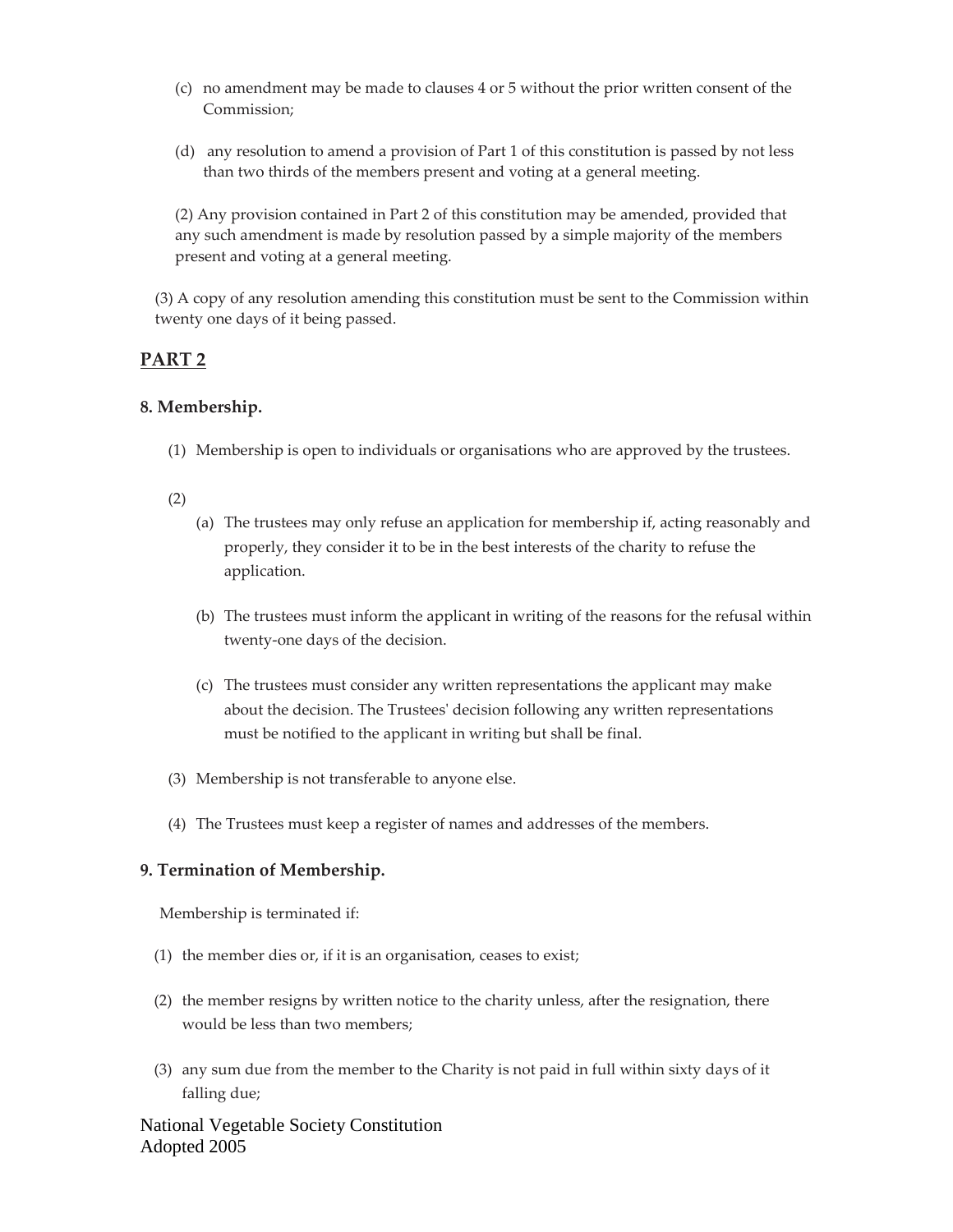- (4) the member is removed from membership by a resolution of the trustees that it is in the best interests of the charity that his or her membership is terminated. A resolution to remove a member from membership may only be passed if:
	- (a) the member has been given at least twenty-one days' notice in writing of the meeting of the trustees at which the resolution will be proposed and the reasons why it is to be proposed;
	- (b) the member or, at the option of the member, the member's representative (who need not be a member of the charity) has been allowed to make representations to the meeting.

## **10. General meetings.**

- (1) The charity must hold a general meeting within twelve months of the date of the adoption of this constitution.
- (2) An annual general meeting must be held in each subsequent year and not more than fifteen months may elapse between successive annual general meetings.
- (3) All general meetings other than annual general meetings shall be called special general meetings.
- (4) The trustees may call a special general meeting at any time.
- (5) The Trustees must call a special general meeting if requested to do so in writing by at least ten members or one tenth of the membership, which ever is the greater. The request must state the nature of the business that is to be discussed. If the trustees fail to hold the meeting within twenty eight days of the request, the members may proceed to call a special general meeting but in doing so they must comply with the provisions of this constitution.

## **11. Notice**

- (1) The minimum period of notice required to hold any general meeting of the charity is fourteen clear days from the date on which the notice is deemed to have been given.
- (2) A general meeting may be called by shorter notice, if it is so agreed by all the members entitled to attend and vote.
- (3) The notice must specify the date, time and place of the meeting and the general nature of the business to be transacted. If the meeting is to be an annual general meeting, the notice must say so.
- (4) The notice must be given to all the members and to the trustees.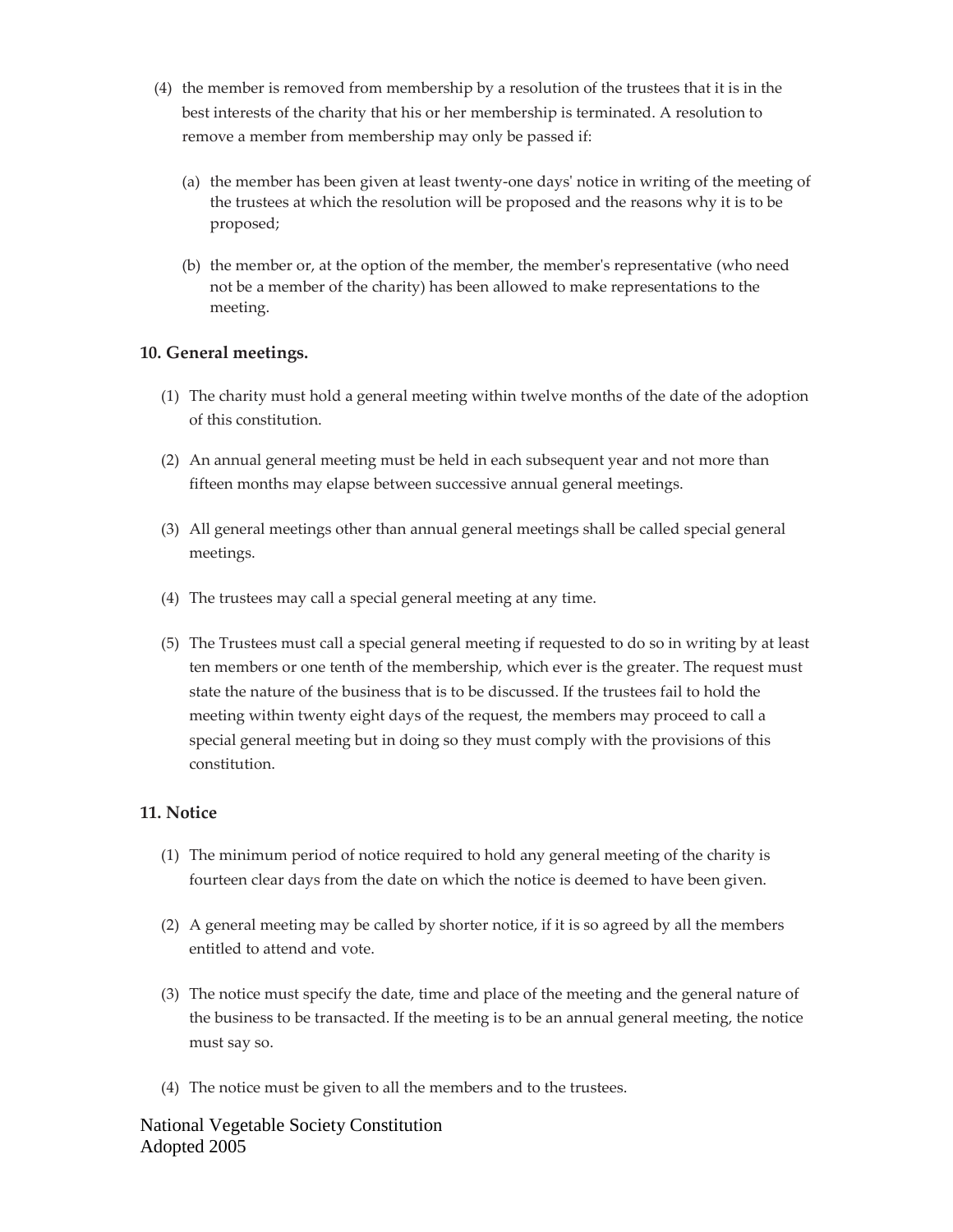#### **12. Quorum**

- (1) No business shall be transacted at any general meeting unless a quorum is present.
- (2) A quorum is;
	- (a) 50 members entitled to vote upon the business to be conducted at the meeting.
- (3) The authorised representative of a member organisation shall be counted in the quorum.
- (4) If:
	- (a) a quorum is not present within half an hour from the time appointed for the meeting; or
	- (b) during a meeting a quorum ceases to be present,

the meeting shall be adjourned to such time and place as the trustees shall determine.

- (5) The trustees must re-convene the meeting and must give at least seven clear days' notice of the reconvened meeting stating the date, time and place of the meeting.
- (6) If no quorum is present at the re-convened meeting within fifteen minutes of the time specified for the start of the meeting the members present at that time shall constitute the quorum for that meeting.

#### **13. Chair**

- (1) General meetings shall be chaired by the person who has been elected as Chair.
- (2) If there is no such person or he or she is not present within fifteen minutes of the time appointed for the meeting a trustee nominated by the trustees shall chair the meeting.
- (3) If there is only one trustee present and willing to act, he or she shall chair the meeting.
- (4) If no trustee is present and willing to chair the meeting within fifteen minutes after the time appointed for holding it, the members present and entitled to vote must choose one of their number to chair the meeting.

#### **14. Adjournments**

- (1) The members present at a meeting may resolve that the meeting shall be adjourned.
- (2) The person who is chairing the meeting must decide the date time and place at which meeting is to be reconvened unless those details are specified in the resolution.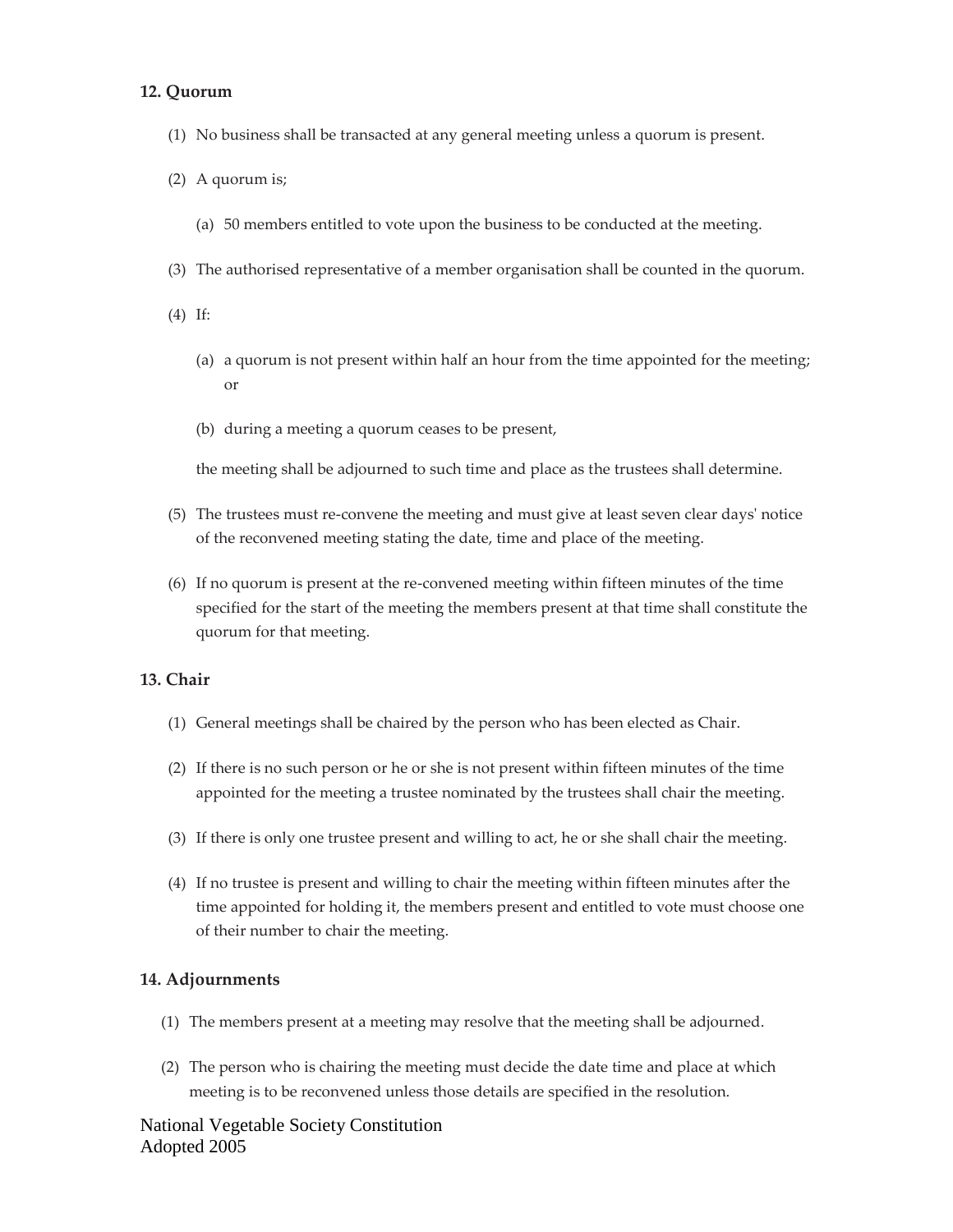- (3) No business shall be conducted at an adjourned meeting unless it could properly have been conducted at the meeting had the adjournment not taken place.
- (4) If a meeting is adjourned by a resolution of the members for more than seven days, at least seven clear days' notice shall be given of the reconvened meeting stating the date time and place of the meeting.

## **15. Votes**

- (1) Each member shall have one vote but if there is an equality of votes the person who is chairing the meeting shall have a casting vote in addition to any other vote he or she may have.
- (2) A resolution in writing signed by each member (or in the case of a member that is an organisation, by its authorised representative) who would have been entitled to vote upon it had it been proposed at a general meeting shall be effective. It may comprise several copies each signed by or on behalf of one or more members.

## **16. Representatives of Other Bodies.**

- (1) Any organisation that is a member of the charity may nominate any person to act as its representative at any meeting of the charity.
- (2) The organisation must give written notice to the charity of the name of its representative. The nominee shall not be entitled to represent the organisation at any meeting unless the notice has been received by the charity. The nominee may continue to represent the organisation until written notice to the contrary is received by the charity.
- (3) Any notice given to the charity will be conclusive evidence that the nominee is entitled to represent the organisation or that his or her authority has been revoked. The charity shall not be required to consider whether the nominee has been properly appointed by the organisation.

## **17. Officers and trustees**

- (1) The charity and its property shall be managed and administered by a committee comprising the Officers and other members elected in accordance with this constitution. The Officers and other members of the committee shall be the trustees of the charity and in this constitution are together called "the trustees".
- (2) The Charity shall have the following Officers:
	- (a) A chair,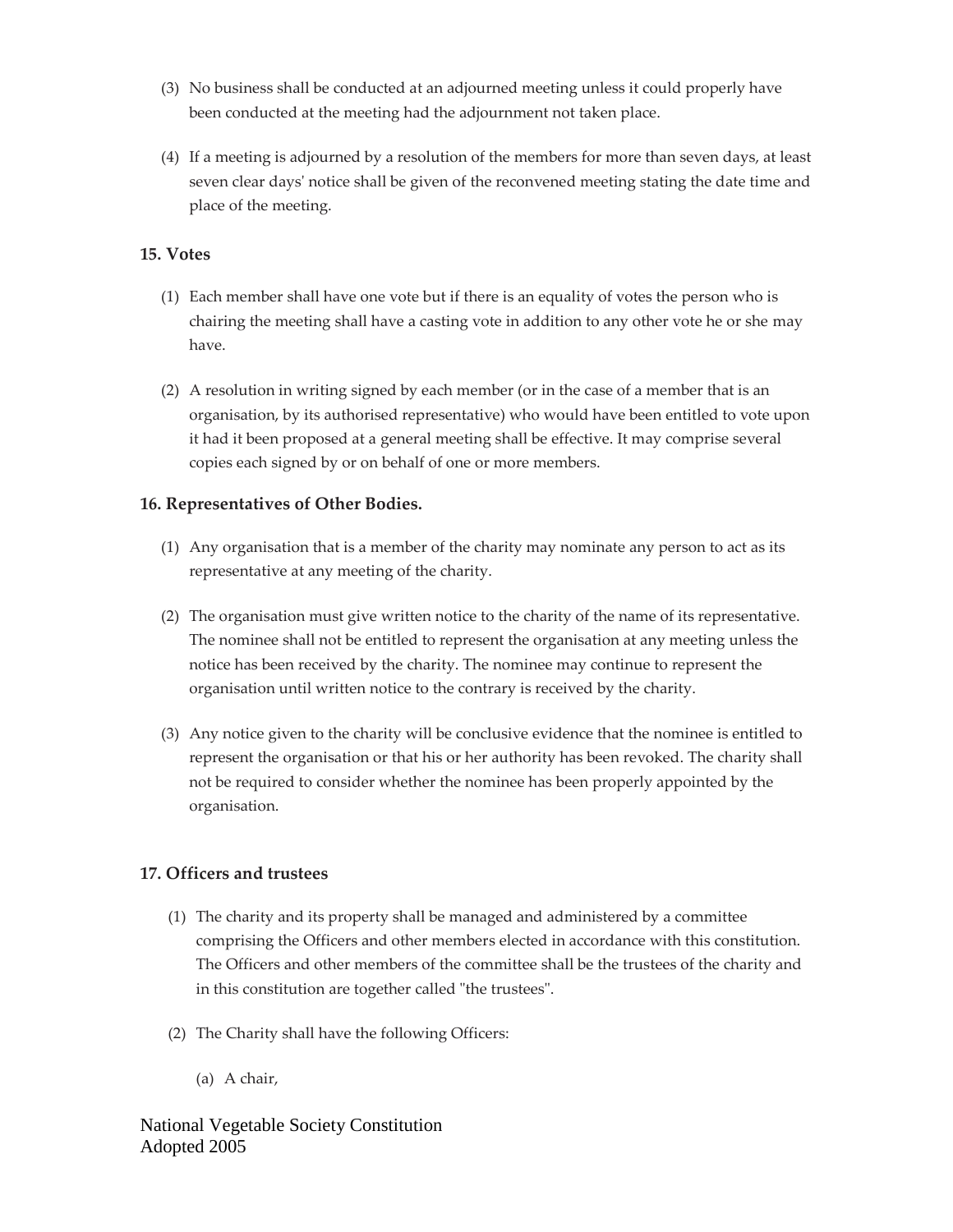- (b) A secretary,
- (c) A treasurer.
- (3) A trustee must be a member of the charity or the nominated representative of an organisation that is a member of the charity.
- (4) No one may be appointed a trustee if he or she would be disqualified from acting under the provisions of clause 20.
- (5) The number of trustees shall be not less than three but (unless otherwise determined by a resolution of the charity in general meeting) shall not be subject to any maximum.
- (6) The first trustees (including officers) shall be those persons elected as trustees and officers at the meeting at which this constitution is adopted.
- (7) A trustee may not appoint anyone to act on his or her behalf at meetings of the trustees.

## **18. The Appointment of Trustees**

- (1) The charity in general meeting shall elect the officers and the other trustees.
- (2) The trustees may appoint any person who is willing to act as a trustee. Subject to paragraph 5(b) of this clause, they may also appoint trustees to act as officers.
- (3) Each of the trustees shall retire with effect from the conclusion of the annual general meeting next after his or her term of appointment but shall be eligible for re-election at that annual general meeting.
- (4) No-one may be elected a trustee or an officer at any annual general meeting unless prior to the meeting the charity is given a notice that:
	- (a) is signed by a member entitled to vote at the meeting;
	- (b) states the member's intention to propose the appointment of a person as a trustee or as an officer;
	- (c) is signed by the person who is to be proposed to show his or her willingness to be appointed.
- (5)
	- (a) The appointment of a trustee, whether by the charity in general meeting or by the other trustees, must not cause the number of trustees to exceed any number fixed in accordance with this constitution as the maximum number of trustees.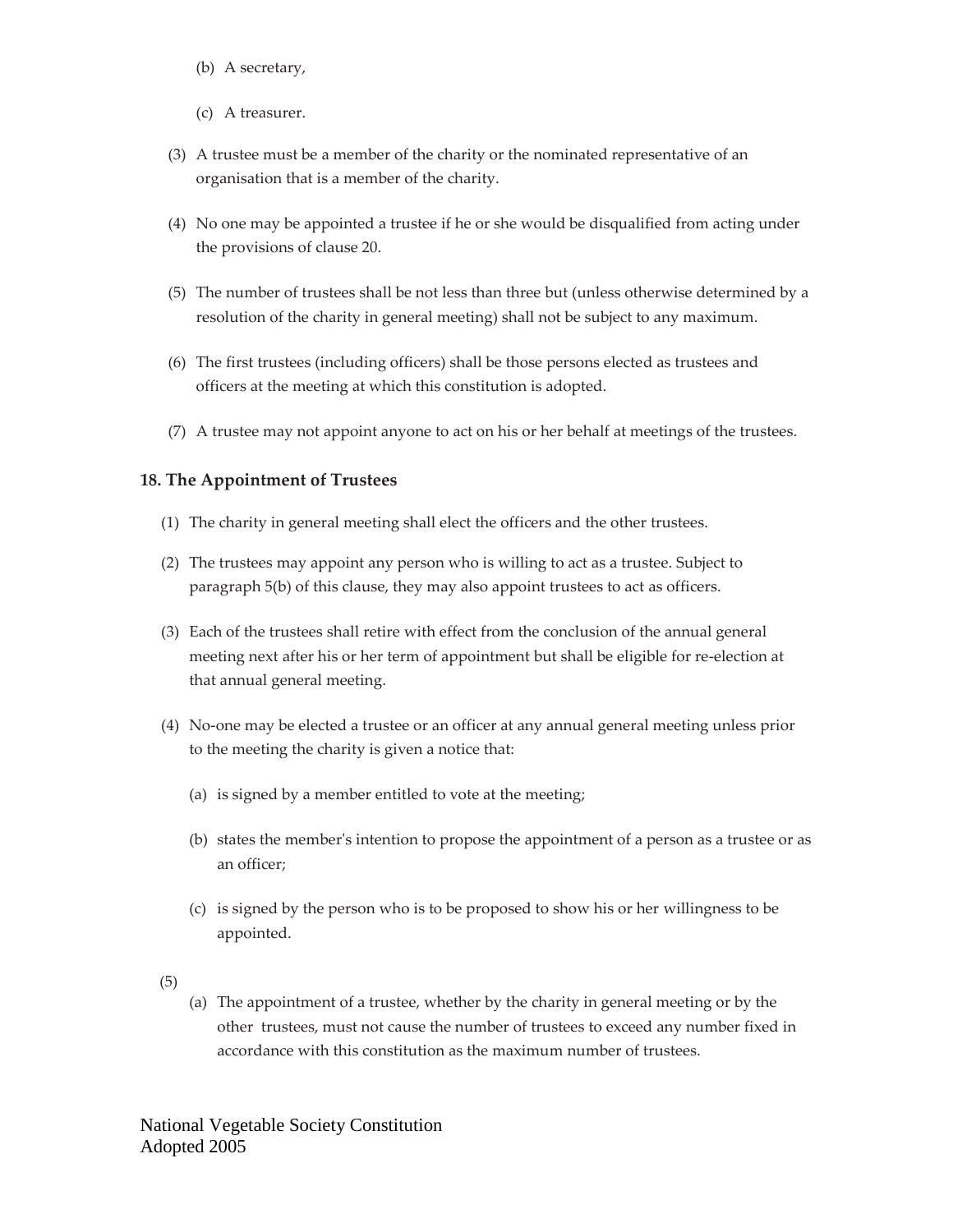(b) The trustees may not appoint a person to be an officer if a person has already been elected or appointed to that office and has not vacated the office.

#### **19. Powers of trustees**

- (1) The trustees must manage the business of the charity and they have the following powers in order to further the objects (but not for any other purpose):
	- (a) to raise funds. In doing so, the trustees must not undertake any taxable permanent trading activity and must comply with any relevant statutory regulations;
	- (b) to buy, take on lease or in exchange, hire or otherwise acquire any property and to maintain and equip it for use;
	- (c) to sell, lease or otherwise dispose of all or any part of the property belonging to the charity. In exercising this power, the Trustees must comply as appropriate with sections 36 and 37 of the Charities Act 1993, as amended by the Charities Act 2006;
	- (d) to borrow money and to charge the whole or any part of the property belonging to the charity as security for repayment of the money borrowed. The Trustees must comply as appropriate with sections 38 and 39 of the Charities Act 1993, as amended by the Charities Act 2006, if they intend to mortgage land;
	- (e) to co-operate with other charities, voluntary bodies and statutory authorities and to exchange information and advice with them;
	- (f) to establish or support any charitable trusts, associations or institutions formed for any of the charitable purposes included in the objects;
	- (g) to acquire, merge with or enter into any partnership or joint venture arrangement with any other charity formed for any of the objects;
	- (h) to set aside income as a reserve against future expenditure but only in accordance with a written policy about reserves;
	- (i) to obtain and pay for such goods and services as are necessary for carrying out the work of the charity;
	- (j) to open and operate such bank and other accounts as the trustees consider necessary and to invest funds and to delegate the management of funds in the same manner and subject to the sameconditions as the trustees of a trust are permitted to do by the Trustee Act 2000;
	- (k) to do all such other lawful things as are necessary for the achievement of the objects;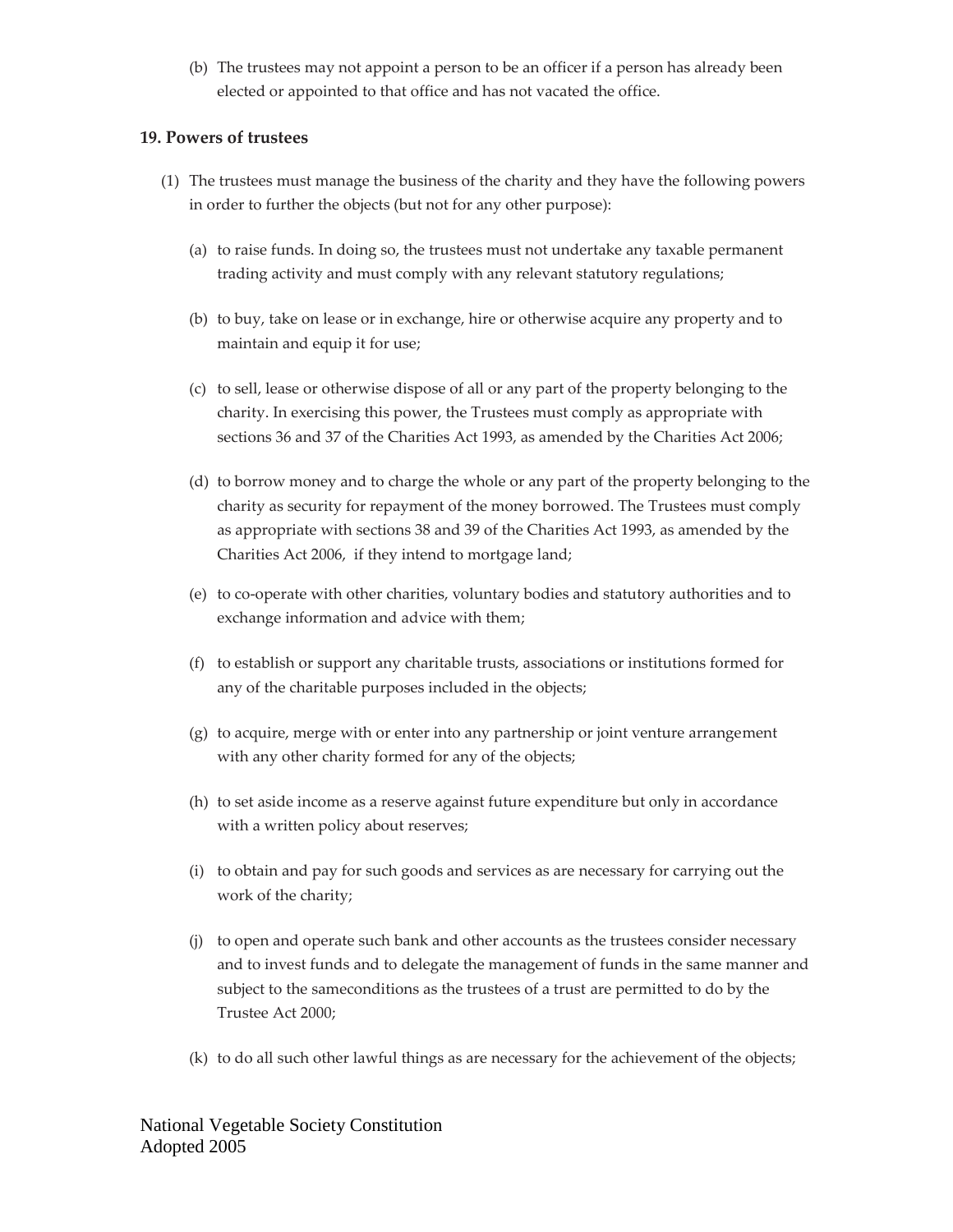- (2) No alteration of this constitution or any special resolution shall have retrospective effect to invalidate any prior act of the trustees.
- (3) Any meeting of trustees at which a quorum is present at the time the relevant decision is made may exercise all the powers exercisable by the trustees.

## **20. Disqualification and removal of trustees**

A trustee shall cease to hold office if he or she:

- (1) is disqualified from acting as a Trustee by virtue of section 72 of the Charities Act 1993 (or any statutory re-enactment or modification of that provision);
- (2) ceases to be a member of the charity;
- (3) becomes incapable by reason of mental disorder, illness or injury of managing and administering his or her own affairs;
- (4) resigns as a trustee by notice to the charity (but only if at least two trustees will remain in office when the notice of resignation is to take effect); or
- (5) is absent without the permission of the trustees from all their meetings held within a period of six consecutive months and the trustees resolve that his or her office be vacated.

#### **21. Proceedings of trustees**

- (1) The trustees may regulate their proceedings as they think fit, subject to the provisions of this constitution.
- (2) Any 5 trustees may call a meeting of the trustees.
- (3) The secretary must call a meeting of the trustees if requested to do so by a trustee.
- (4) Questions arising at a meeting must be decided by a majority of votes.
- (5) In the case of an equality of votes, the person who chairs the meeting shall have a second or casting vote.
- (6) No decision may be made by a meeting of the trustees unless a quorum is present at the time the decision is purported to be made.
- (7) The quorum shall be two or the number nearest to one third of the total number of trustees, whichever is the greater or such larger number as may be decided from time to time by the trustees.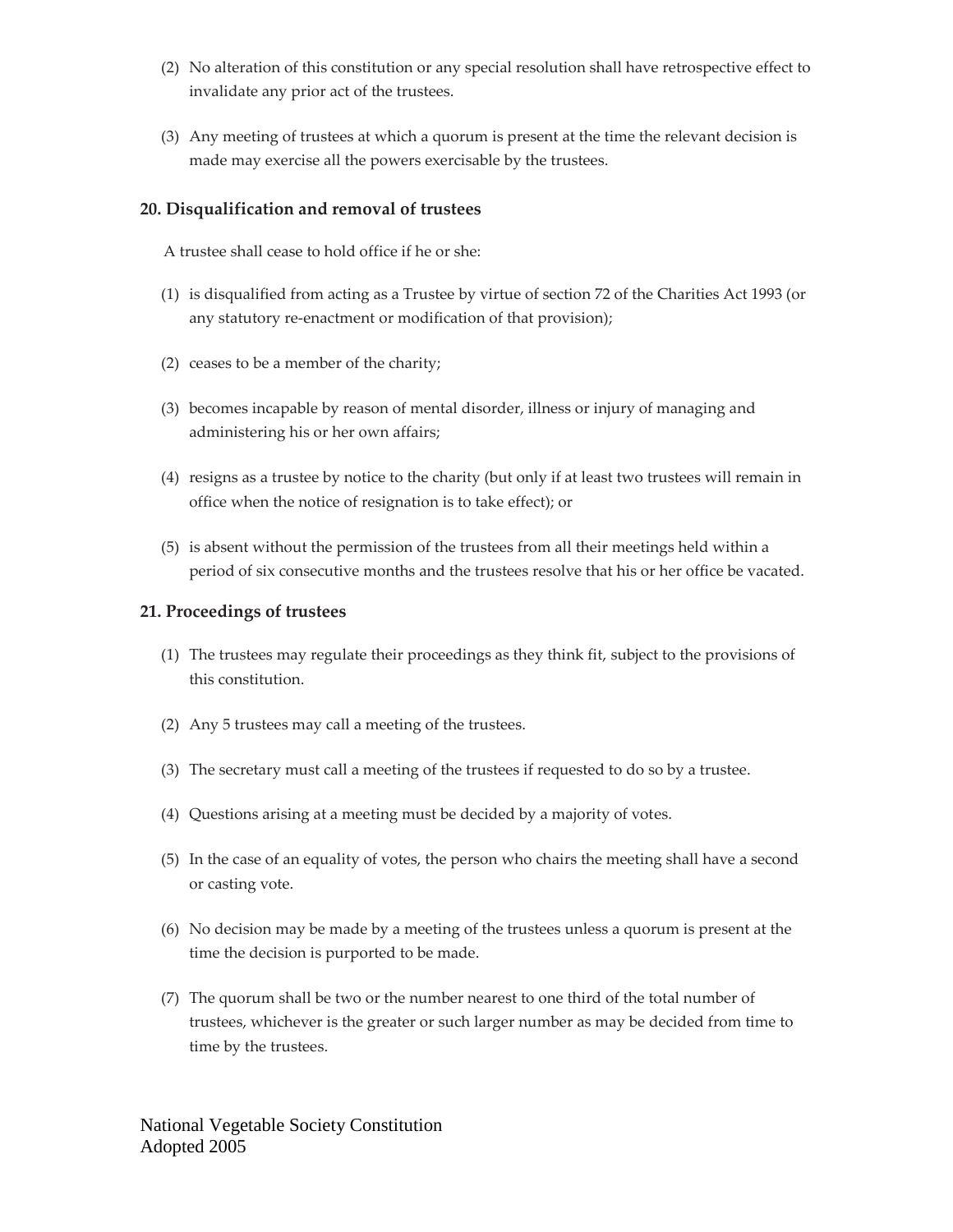- (8) A trustee shall not be counted in the quorum present when any decision is made about a matter upon which that trustee is not entitled to vote.
- (9) If the number of trustees is less than the number fixed as the quorum, the continuing trustees or trustee may act only for the purpose of filling vacancies or of calling a general meeting.
- (10)The person elected as the Chair shall chair meetings of the trustees.
- (11)If the Chair is unwilling to preside or is not present within ten minutes after the time appointed for the meeting, the trustees present may appoint one of their number to chair that meeting.
- (12)The person appointed to chair meetings of the trustees shall have no functions or powers except those conferred by this constitution or delegated to him or her in writing by the trustees.
- (13)A resolution in writing signed by all the trustees entitled to receive notice of a meeting of trustees or of a committee of trustees and to vote upon the resolution shall be as valid and effectual as if it had been passed at a meeting of the trustees or (as the case may be) a committee of trustees duly convened and held.
- (14)The resolution in writing may comprise several documents containing the text of the resolution in like form each signed by one or more trustees.

# **22. Conflicts of interests and conflicts of loyalties**

A charity trustee must:

- (1) declare the nature and extent of any interest, direct or indirect, which he or she in a proposed transaction or arrangement with the charity or in any transaction or arrangement entered into by the charity which has not been previously declared; and
- (2) absent himself or herself from any discussions of the charity trustees in which it is possible that a conflict will arise between his or her duty to act solely in the interests of the charity and any personal interest (including but not limited to any personal financial interest).

Any charity trustee absenting himself or herself from any discussions in accordance with this clause must not vote or be counted as part of the quorum in any decision of the charity trustees in the matter.

# **23. Saving provisions**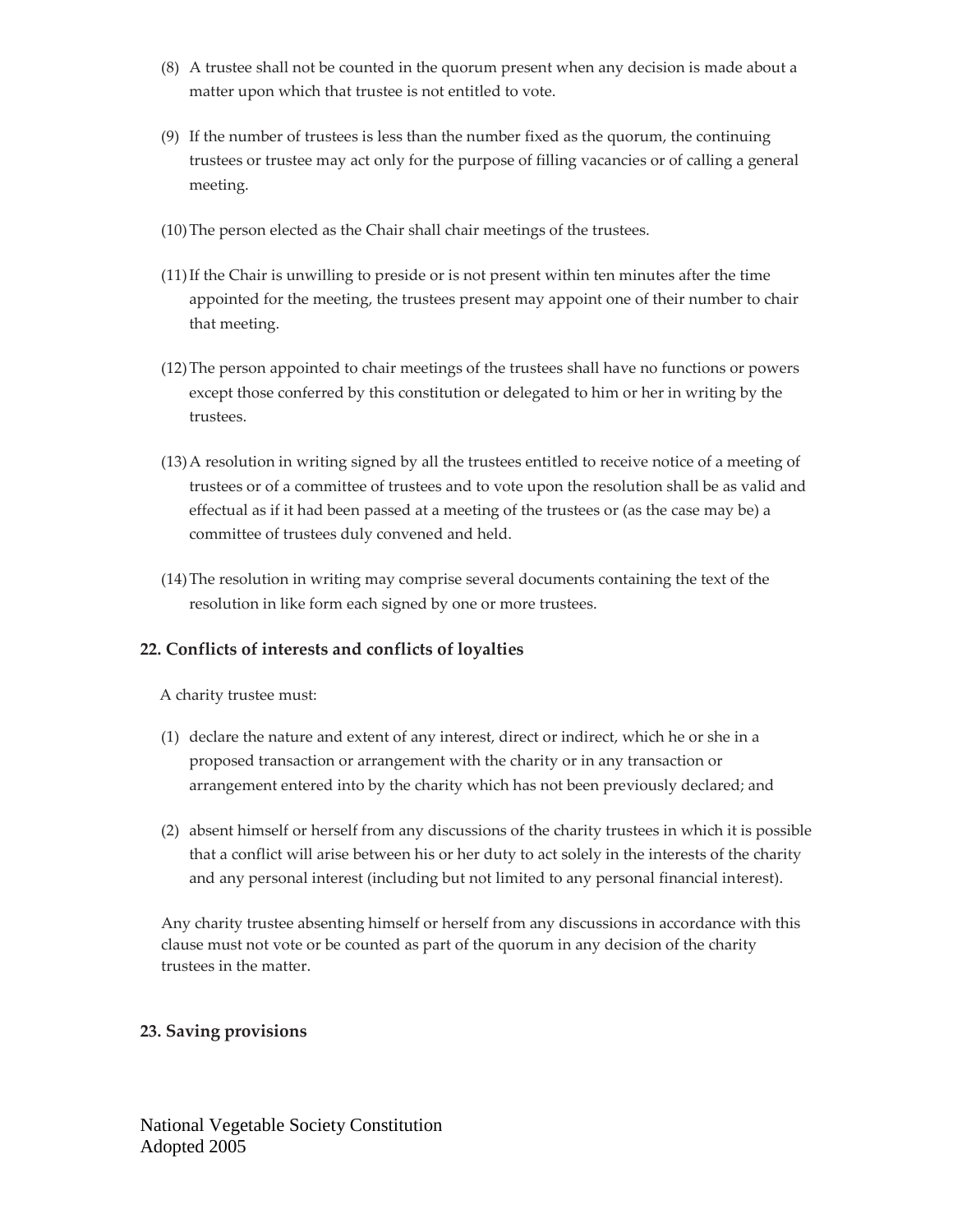- (1) Subject to sub-clause (2) of this clause, all decisions of the charity trustees, or of a committee of the charity trustees , shall be valid notwithstanding the participation in any vote of a charity trustee:
	- (a) who is disqualified from holding office;
	- (b) who had previously retired or who had been obliged by this constitution to vacate office;
	- (c) who was not entitled to vote on the matter, whether by reason of a conflict of interests or otherwise;

if, without the vote of the charity trustee and that charity trustee being counted in the quorum, the decision has been made by a majority of the charity trustees at a quorate meeting.

(2) 2 Sub-clause (1) of this clause does not permit a charity trustee to keep any benefit that may be conferred on him or her by a resolution of the charity trustees or of a committee of charity trustees, if but for sub-clause (1), the resolution would have been void, or if the charity trustee has not complied with clause 22 (Conflicts of interest and conflicts of loyalties).

## **24. Delegation.**

- (1) The trustees may delegate any of their powers or functions to a committee of two or more trustees but the terms of any such delegation must be recorded in the minute book.
- (2) The trustees may impose conditions when delegating, including the conditions that:
	- (a) the relevant powers are to be exercised exclusively by the committee to whom they delegate;
	- (b) no expenditure may be incurred on behalf of the charity except in accordance with a budget previously agreed with the trustees.
- (3) The trustees may revoke or alter a delegation.
- (4) All acts and proceedings of any committees must be fully and promptly reported to the trustees.

## **25. Irregularities in proceedings.**

(1) Subject to sub-clause (2) of this clause, all acts done by a meeting of trustees, or of a committee of trustees, shall be valid notwithstanding the participation in any vote of a trustee: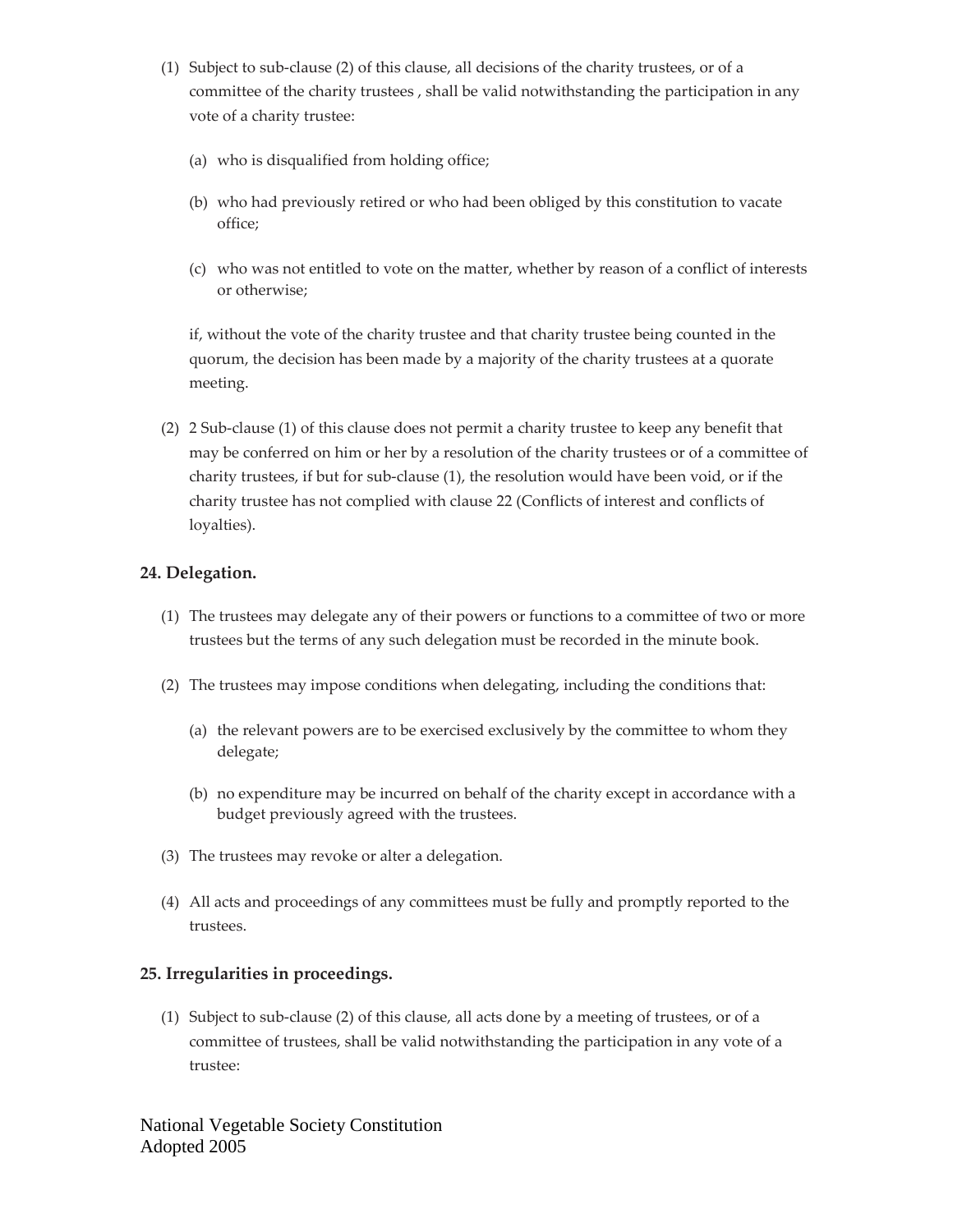- (a) who was disqualified from holding office;
- (b) who had previously retired or who had been obliged by the constitution to vacate office;
- (c) who was not entitled to vote on the matter, whether by reason of a conflict of interest or otherwise;
- if, without:
- (d) the vote of that trustee; and
- (e) that trustee being counted in the quorum,

the decision has been made by a majority of the trustees at a quorate meeting.

- (2) Sub-clause (1) of this clause does not permit a trustee to keep any benefit that may be conferred upon him or her by a resolution of the trustees or of a committee of trustees if the resolution would otherwise have been void.
- (3) No resolution or act of:
	- (a) the trustees;
	- (b) any committee of the trustees;
	- (c) the charity in general meeting
- (4) shall be invalidated by reason of the failure to give notice to any trustee or member or by reason of any procedural defect in the meeting unless it is shown that the failure or defect has materially prejudiced a member or the beneficiaries of the charity.

#### **26. Minutes**

The trustees must keep minutes of all:

- (1) appointments of officers and trustees made by the trustees;
- (2) proceedings at meetings of the charity;
- (3) meetings of the trustees and committees of trustees including:
	- (a) the names of the Trustees present at the meeting;
	- (b) the decisions made at the meetings; and
	- (c) where appropriate the reasons for the decisions.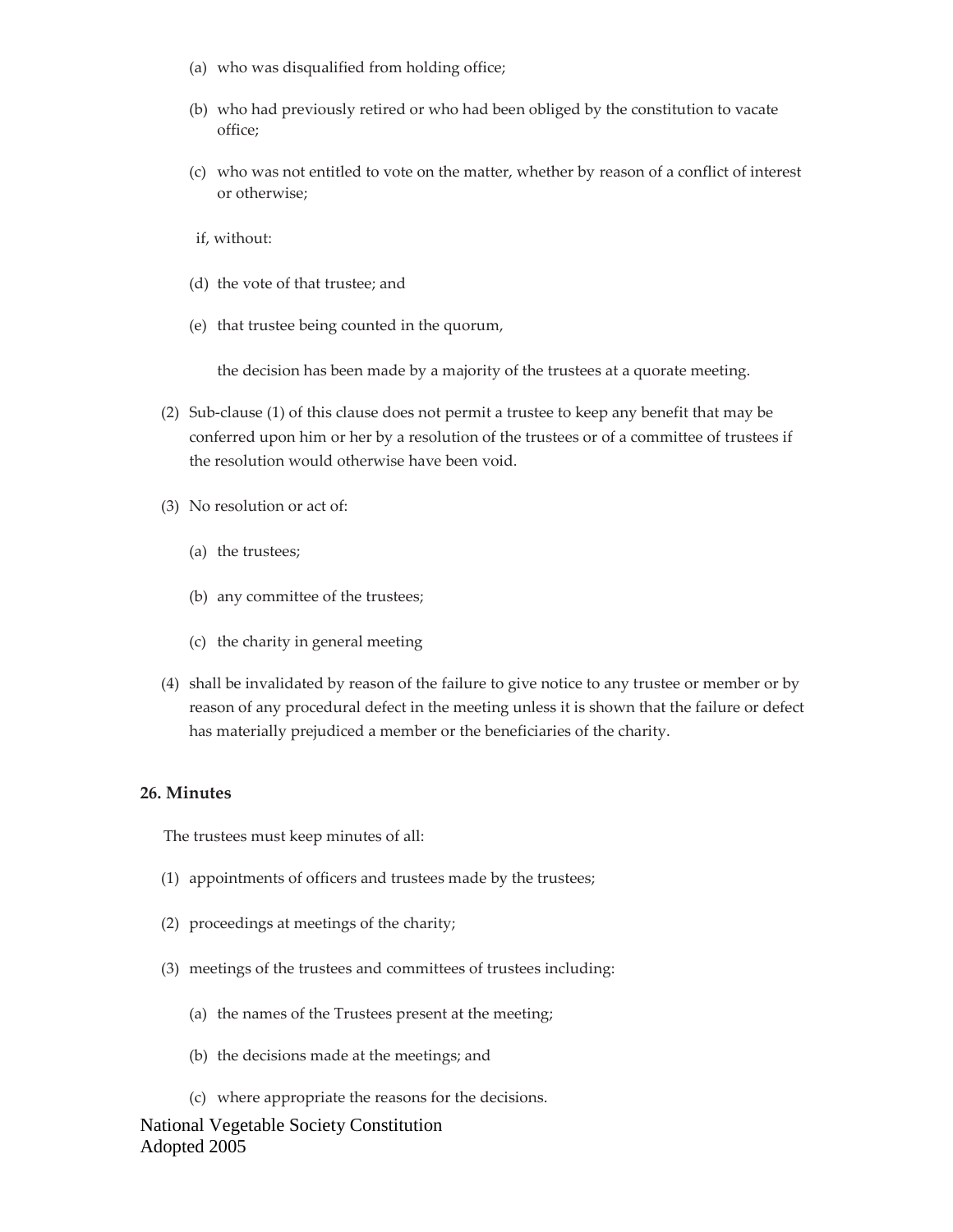## **27. Accounts, Annual Report, Annual Return**

- (1) The Trustees must comply with their obligations under the Charities Act 1993 with regard to:
	- (a) the keeping of accounting records for the charity;
	- (b) the preparation of annual statements of account for the charity;
	- (c) the transmission of the statements of account to the Commission;
	- (d) the preparation of an Annual Report and its transmission to the Commission;
	- (e) the preparation of an Annual Return and its transmission to the Commission.
- (2) Accounts must be prepared in accordance with the provisions of any Statement of Recommended Practice issued by the Commission, unless the trustees are required to prepare accounts in accordance with the provisions of such a Statement prepared by another body.

#### **28. Registered particulars**

The trustees must notify the Commission promptly of any changes to the charity's entry on the Central Register of Charities.

#### **29. Property**

- (1) The Trustees must ensure the title to:
	- (a) all land held by or in trust for the charity that is not vested in the Official Custodian of Charities; and
	- (b) all investments held by or on behalf of the charity, is vested either in a corporation entitled to act as custodian trustee or in not less that three individuals appointed by them as holding trustees.
- (2) The terms of the appointment of any holding trustees must provide that they may act only in accordance with lawful directions of the trustees and that if they do so they will not be liable for the acts and defaults of the trustees or of the members of the charity.
- (3) The trustees may remove the holding trustees at any time.

#### **30. Repair and insurance**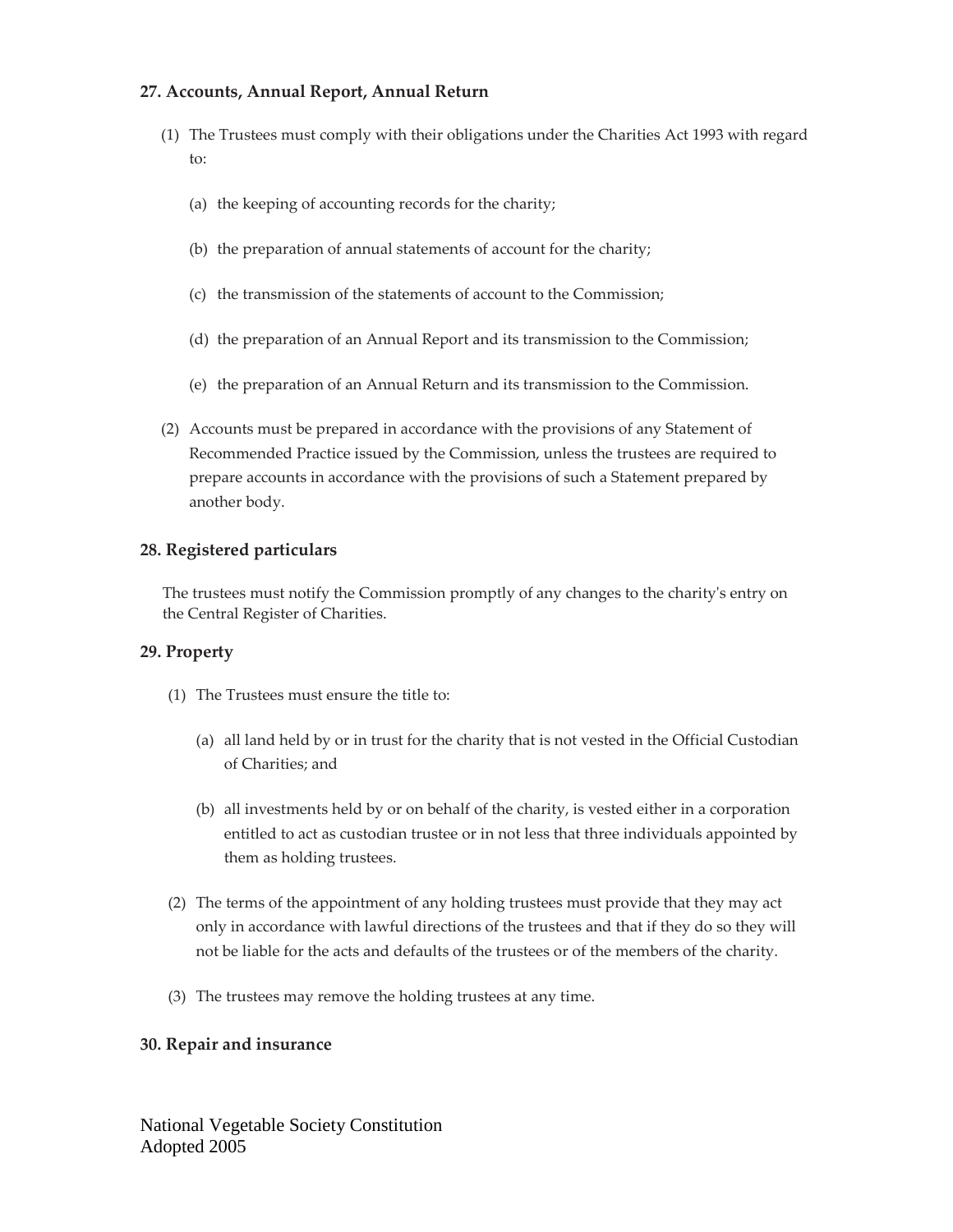The trustees must keep in repair and insure to their full value against fire and other usual risks all the buildings of the charity (except those buildings that are required to be kept in repair and insured by a tenant). They must also insure suitably in respect of public liability and employer's liability.

## **31. Notices**

- (1) Any notice required by this constitution to be given to or by any person must be:
	- (a) in writing; or
	- (b) given using electronic communications.
- (2) The charity may give any notice to a member either:
	- (a) personally; or
	- (b) by sending it by post in a prepaid envelope addressed to the member at his or her address; or
	- (c) by leaving it at the address of the member; or
	- (d) by giving it using electronic communications to the member's address.
- (3) A member who does not register an address with the charity or who registers only a postal address that is not within the United Kingdom shall not be entitled to receive any notice from the charity.
- (4) A member present in person at any meeting of the charity shall be deemed to have received notice of the meeting and of the purposes for which it was called.
- (5)
- (a) Proof that an envelope containing a notice was properly addressed, prepaid and posted shall be conclusive evidence that the notice was given.
- (b) Proof that a notice contained in an electronic communication was sent in accordance with guidance issued by the Institute of Chartered Secretaries and Administrators shall be conclusive evidence that the notice was given.
- (c) A notice shall be deemed to be given 48 hours after the envelope containing it was posted or, in the case of an electronic communication, 48 hours after it was sent.

## **32. Rules**

(1) The trustees may from time to time make rules or bye-laws for the conduct of their business.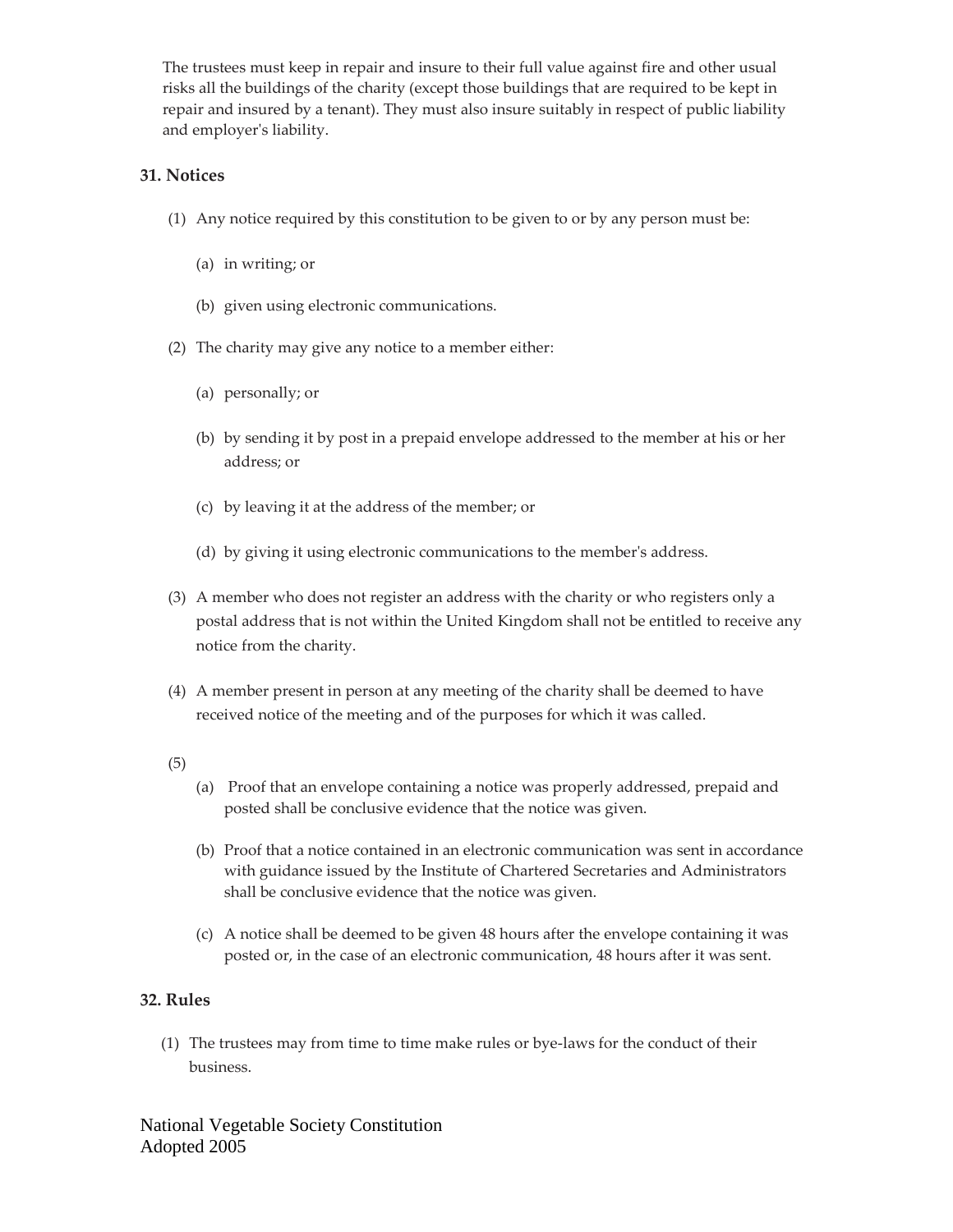- (2) The bye-laws may regulate the following matters but are not restricted to them:
	- (a) the admission of members of the charity (including the admission of organisations to membership) and the rights and privileges of such members, and the entrance fees, subscriptions and other fees or payments to be made by members;
	- (b) the conduct of members of the charity in relation to one another, and to the charity's employees and volunteers;
	- (c) the setting aside of the whole or any part or parts of the charity's premises at any particular time or times or for any particular purpose or purposes;
	- (d) the procedure at general meetings and meetings of the trustees in so far as such procedure is not regulated by this constitution;
	- (e) the keeping and authenticating of records. (If regulations made under this clause permit records of the charity to be kept in electronic form and require a trustee to sign the record, the regulations must specify a method of recording the signature that enables it to be properly authenticated.)
	- (f) generally, all such matters as are commonly the subject matter of the rules of an unincorporated association.
- (3) The charity in general meeting has the power to alter, add to or repeal the rules or byelaws.
- (4) The trustees must adopt such means as they think sufficient to bring the rules and byelaws to the notice of members of the charity.
- (5) The rules or bye-laws shall be binding on all members of the charity. No rule or bye-law shall be inconsistent with, or shall affect or repeal anything contained in, this constitution.

#### **33. Disputes**

If a dispute arises between members of the charity about the validity or propriety of anything done by the members under this constitution, and the dispute cannot be resolved by agreement, the parties to the dispute must first try in good faith to settle the dispute by mediation before resorting to litigation.

#### **34. Interpretation**

In this constitution 'connected person' means:

- (1) a child, parent, grandchild, grandparent, brother or sister of the trustee;
- (2) the spouse or civil partner of the trustee or of any person falling within sub-clause (1) above;